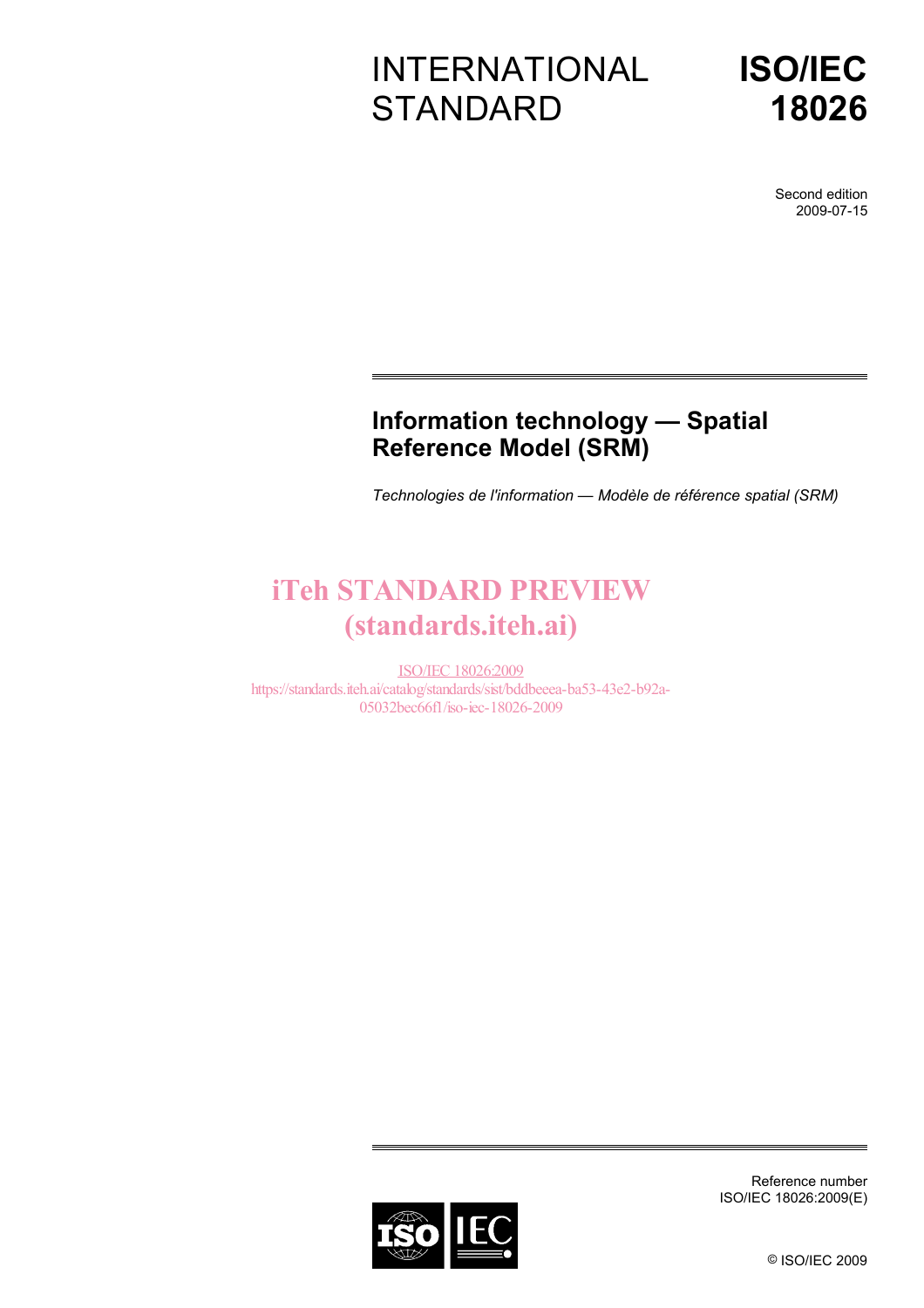#### **PDF disclaimer**

PDF files may contain embedded typefaces. In accordance with Adobe's licensing policy, such files may be printed or viewed but shall not be edited unless the typefaces which are embedded are licensed to and installed on the computer performing the editing. In downloading a PDF file, parties accept therein the responsibility of not infringing Adobe's licensing policy. The ISO Central Secretariat accepts no liability in this area.

Adobe is a trademark of Adobe Systems Incorporated.

Details of the software products used to create the PDF file(s) constituting this document can be found in the General Info relative to the file(s); the PDF-creation parameters were optimized for printing. Every care has been taken to ensure that the files are suitable for use by ISO member bodies. In the unlikely event that a problem relating to them is found, please inform the Central Secretariat at the address given below.

This CD-ROM contains the publication ISO/IEC 18026:2009 in portable document format (PDF), which can be viewed using Adobe® Acrobat® Reader.

Adobe and Acrobat are trademarks of Adobe Systems Incorporated.

## iTeh STANDARD PREVIEW

This second edition cancels and replaces the first edition (ISO/IEC 18026:2006), of which it constitutes a<br>minor revision It also incorporates the Technical Corrigendum ISO/IEC 18026:2006/Cor 1:2007 minor revision. It also incorporates the Technical Corrigendum ISO/IEC 18026:2006/Cor.1:2007.

> ISO/IEC 18026:2009 https://standards.iteh.ai/catalog/standards/sist/bddbeeea-ba53-43e2-b92a-05032bec66f1/iso-iec-18026-2009



#### **COPYRIGHT PROTECTED DOCUMENT**

#### © ISO/IEC 2009

All rights reserved. Unless required for installation or otherwise specified, no part of this CD-ROM may be reproduced, stored in a retrieval system or transmitted in any form or by any means without prior permission from ISO. Requests for permission to reproduce this product should be addressed to

ISO copyright office • Case postale 56 • CH-1211 Geneva 20 • Switzerland Internet copyright@iso.org

Reproduction may be subject to royalty payments or a licensing agreement.

Violators may be prosecuted.

Published in Switzerland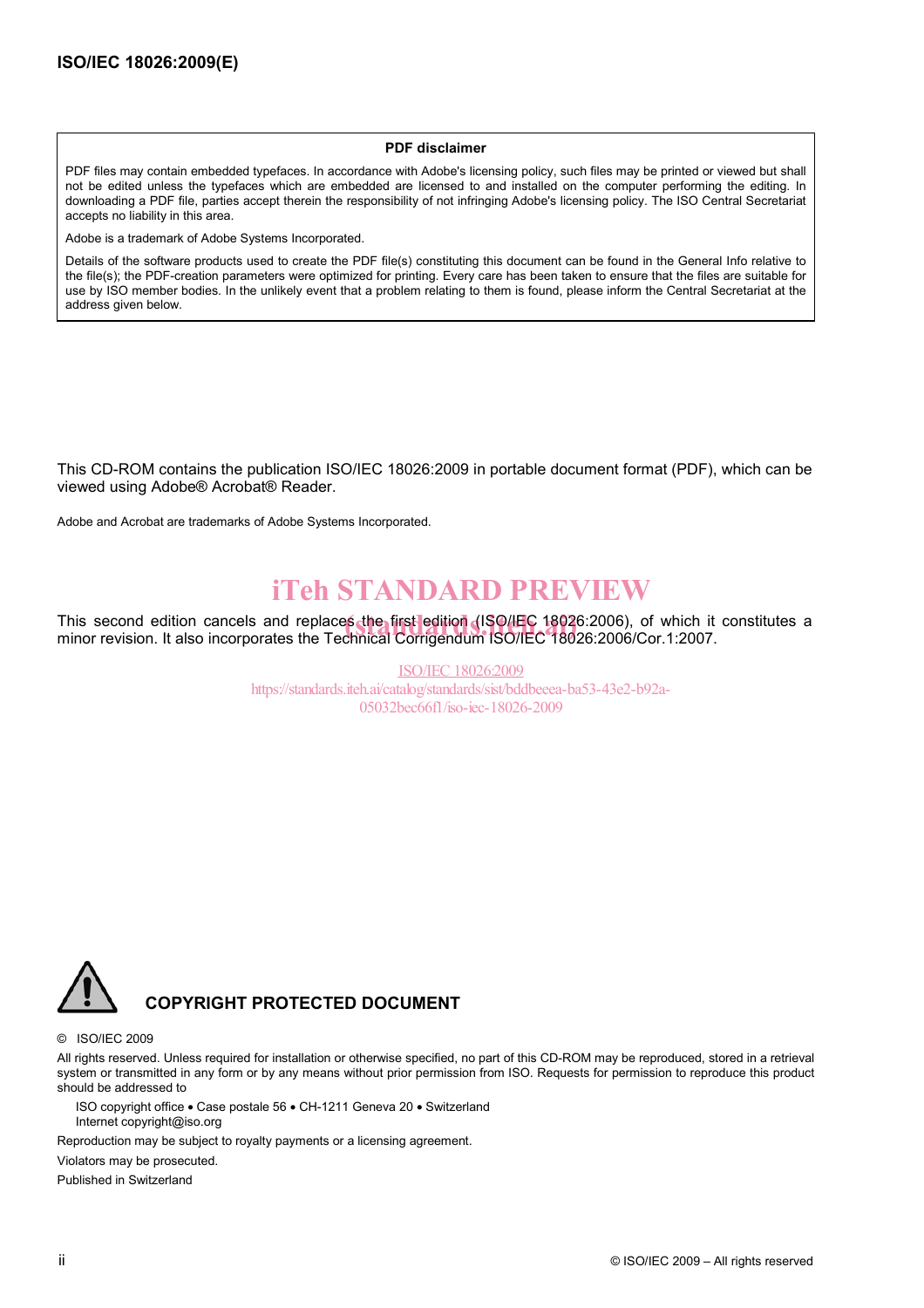┑

 $\Box$ 

#### **Installation**

 $\Gamma$ 

If this publication has been packaged as a zipped file, do NOT open the file from the CD-ROM, but copy it to the desired location in your local environment. Once the file has been copied to your local environment, open the file to unzip its contents. For compound documents (e.g. HTML documents comprising several files or folders, documents that have been subdivided owing to the total file size, etc.), in order for the links between documents to function properly, the file and folder names must be maintained and all the files stored in the same folder.

Where the zip file contains a Readme file, it is essential to consult this file to understand the way in which the document has been structured.

# **iTeh STANDARD PREVIEW**<br>
(standards.iteh.ai)<br>
https://standards.iteh.ai/262009<br>
https://standards.iteh.ai/26talog/standards/sixt/bddbeeea-ba53-43e2-b92a-<br>
05032bec66fl/iso-iec-18026-2009 (standards.iteh.ai)

ISO/IEC 18026:2009 https://standards.iteh.ai/catalog/standards/sist/bddbeeea-ba53-43e2-b92a-05032bec66f1/iso-iec-18026-2009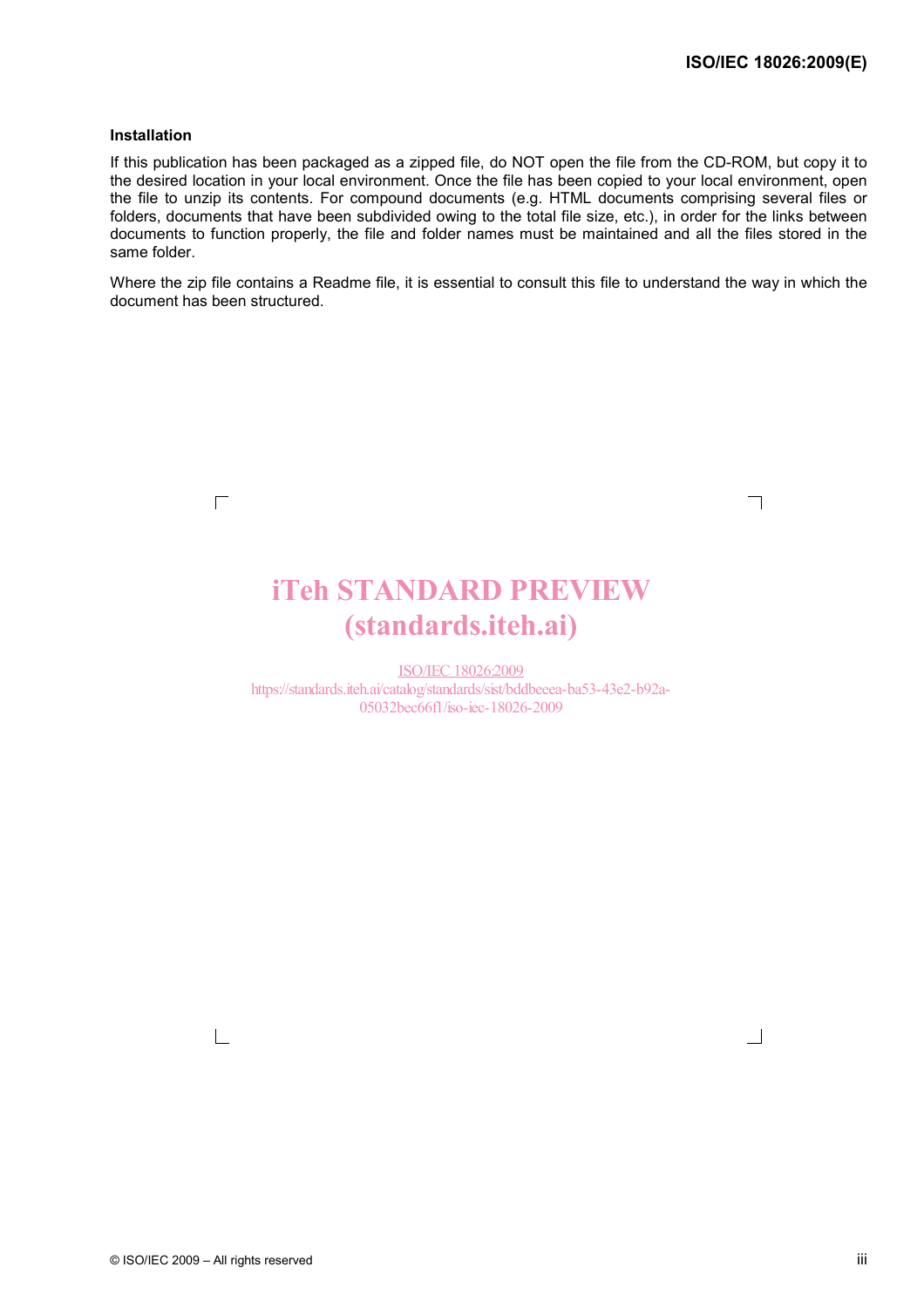## iTeh STANDARD PREVIEW (standards.iteh.ai)

ISO/IEC 18026:2009 https://standards.iteh.ai/catalog/standards/sist/bddbeeea-ba53-43e2-b92a-05032bec66f1/iso-iec-18026-2009

**ICS 35.140**  Price based on 519 pages